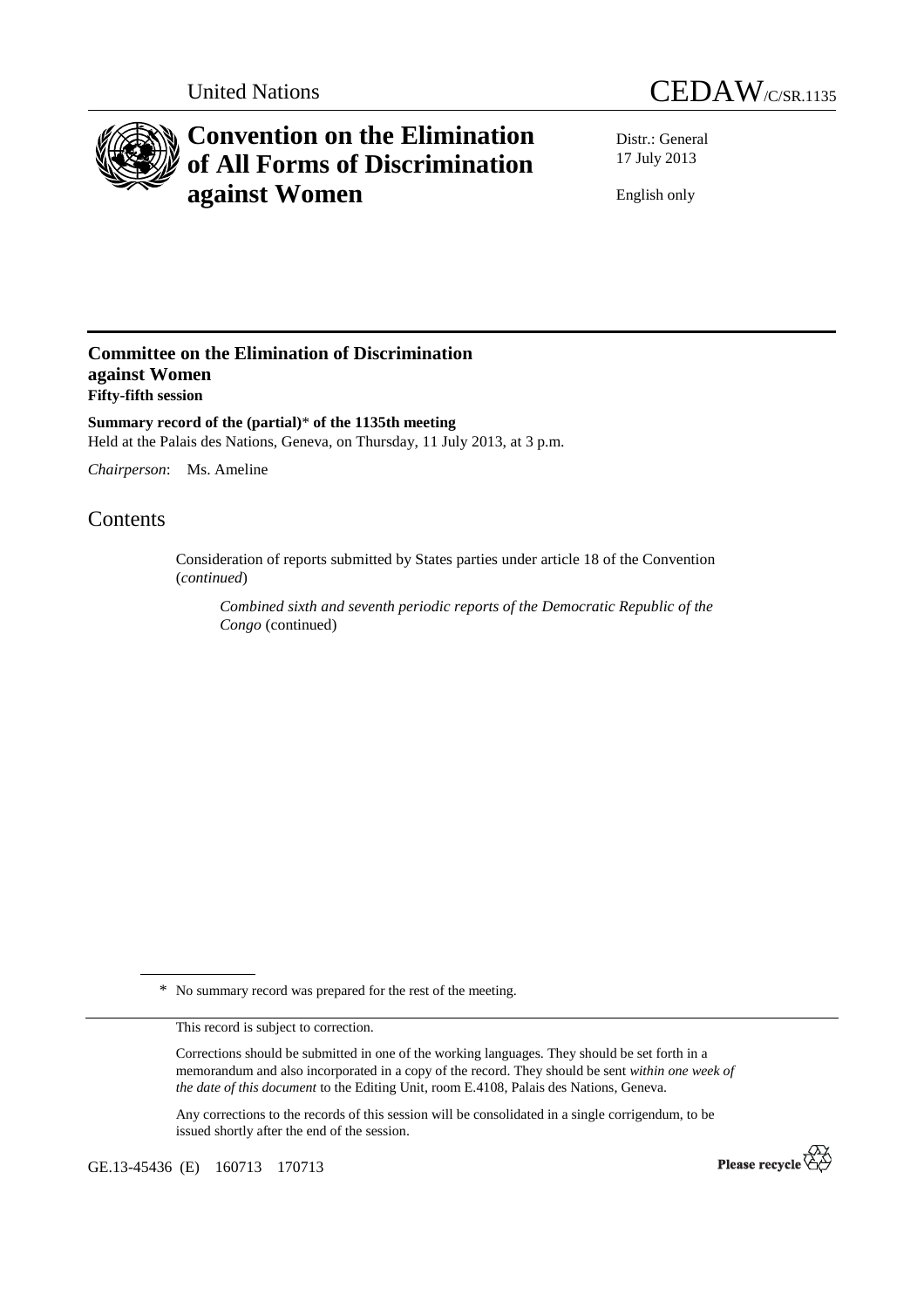*The meeting was called to order at 3.05 p.m.* 

### **Consideration of reports submitted by States parties under article 18 of the Convention** (*continued*)

*Combined sixth and seventh periodic reports of the Democratic Republic of the Congo* (continued) (CEDAW/C/COD/6-7, CEDAW/C/COD/Q/6-7 and Add.1)

1. *At the invitation of the Chairperson, the delegation of the Democratic Republic of the Congo took places at the Committee table.* 

#### *Articles 7 to 9*

2. **Ms. Nwankwo** asked about the content and status of the Government's strategy on political participation. She wished to know whether the strategy had been evaluated and whether penalties had been established in the Act on the public financing of political parties to punish those that failed to take gender parity into consideration when drawing up lists of candidates. She also enquired if there were any programmes to involve women in the peace negotiations and the post-conflict reconstruction process so as to ensure that the specific needs of women would be addressed.

3. **Ms. Mumba Matipa** (Democratic Republic of the Congo) said that the penalty for failing to meet parity requirements was the withdrawal of funding, but since political parties currently did not receive any State funding, the penalty was not being applied. Thanks to lobbying and advocacy efforts, representatives of women's groups had been specifically invited to attend national meetings and consultations and to take part in the peace process.

#### *Articles 10 to 14*

4. **Ms. Gbedemah** said that, although education campaigns had yielded some positive results, school enrolment was still low, the literacy rate among those over 15 was 58.9 per cent for girls as opposed to 85.8 per cent for boys, data for measuring progress was lacking, and a large number of children had been deprived of education by the armed conflict. She wished to know, in percentage terms, what proportion of the national budget was spent on education and the extent to which enrolment had increased in primary, secondary, vocational and higher education. Data on all aspects of education, including attendance and fields of study, broken down by gender, locality and level of education, would be appreciated. She also requested information about the content of the school curriculum, the school dropout rate for girls, the policies in place to help girls to stay at school and resume their education after pregnancy, and the strategies used to ensure that pygmies, persons with disabilities and other vulnerable groups also had access to education.

5. Cultural obstacles to girls' education, including the notion of the inferiority of girls and gender stereotypes needed to be investigated and addressed. She wished to know if measures had been put in place to prevent harassment and bullying from peers and teachers, which reportedly contributed to the low participation of girls in education. Gender perspectives needed to be incorporated into education policy. She enquired if guidelines on sexual harassment, for example, which would not cost that much to draw up and were definitely needed, had been established.

6. The Committee was pleased to hear of the Government's multimillion dollar investment programme to improve school infrastructure since it should reduce the distance girls had to commute to school and hence the risk of being raped on the way. She would like to know if the construction plans included ensuring adequate sanitary facilities and other measures to enhance girls' participation in education.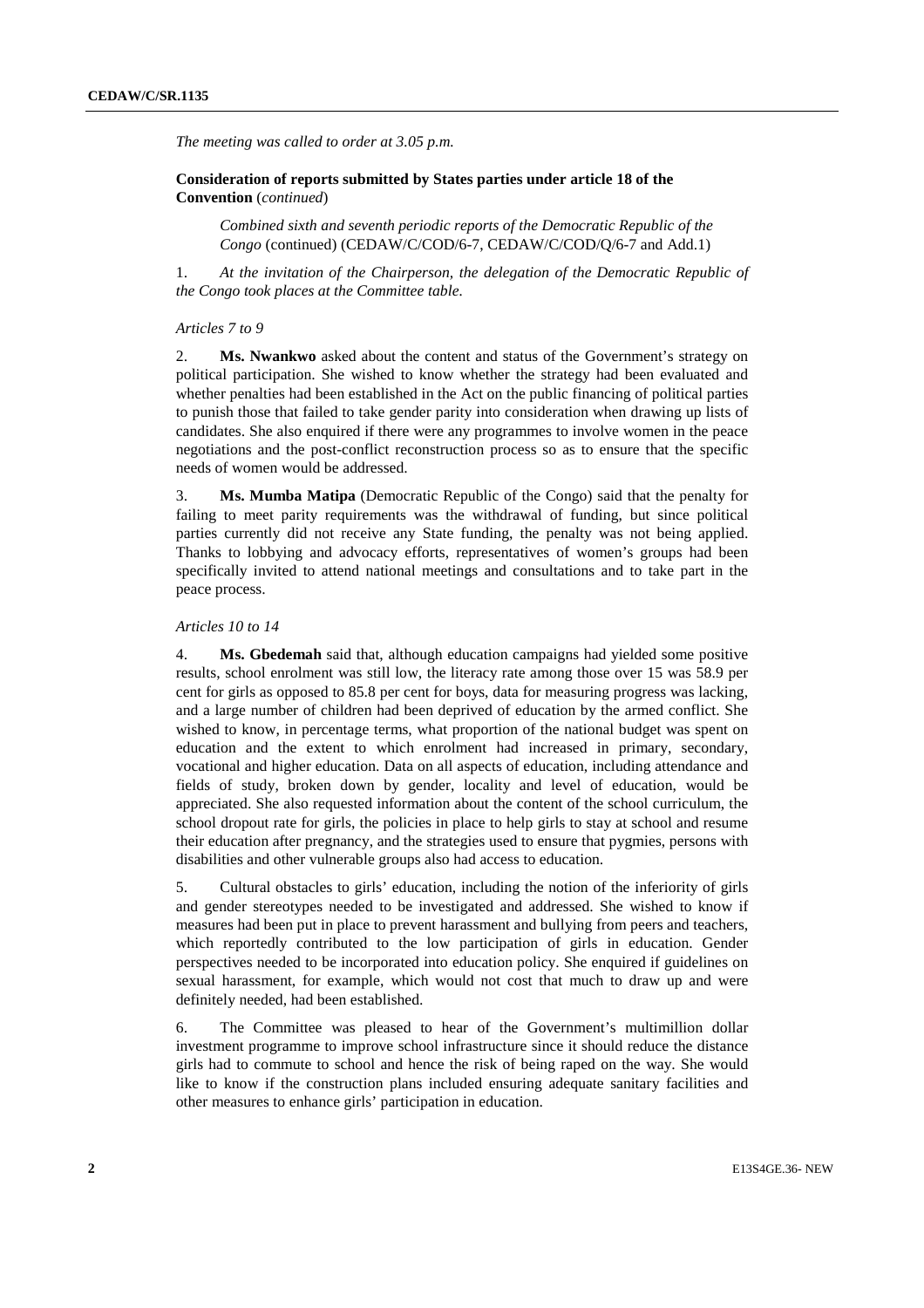7. **Ms. Mumba Matipa** (Democratic Republic of the Congo) said that although universal primary education was provided for in the Constitution, school enrolment was still far from sufficient, despite having increased by 39.1 per cent, from some 11 million students in 2006–2007 to just over 16 million in 2011–2012. In terms of primary school completion, the gender parity index was also nowhere near an acceptable level, having improved over the same period from 0.80 to only 0.87. The Ministry of Education was therefore working with partners such as the United Nations Children's Fund (UNICEF) to raise awareness about the importance of sending girls to school.

8. The Government was strongly committed to improving education. From 2010 to 2012, the proportion of the national budget allocated to education had risen from 5.2 per cent to 7.9 per cent, and the budget for primary and secondary education had doubled. The US\$ 5 million that was to be invested in school infrastructure would undoubtedly help to improve school attendance because many school days were currently lost during the rainy season, especially in rural areas. She would ask her colleagues in the education sector to provide the data requested by the Committee, but collecting statistics in conflict zones was particularly difficult, and data collection was only just beginning to be appreciated as a useful tool for development planning. The Government was, however, working to strengthen the national statistics institute. With regard to guidelines, there were provisions on sexual harassment in the Criminal Code, but not on bullying, which was not an issue that was often raised.

9. **Ms. Patten** enquired about Government measures to ensure that girls in conflict zones had access to education, to reduce the dropout rate of girls in such zones and to help those who had had to leave school early.

10. **Ms. Mumba Matipa** (Democratic Republic of the Congo) said that the Government's education policies were being implemented nationwide. She did not have specific information on conflict zones. Security issues rather than gender issues were usually the main concern in such areas, since girls and boys alike were affected by conflict.

11. **Ms. Kenda Bakajika** (Democratic Republic of the Congo) said that NGOs were supporting efforts and programmes in the eastern part of the country to get children back to school and prevent girls, in particular, from dropping out. At the community level, remedial programmes had been set up for refugee children and children who had been internally displaced to help them catch up on the schooling they had missed and rejoin the regular education system.

12. **Mr. Bruun** said that, given the size of the mining industry and other economic sectors in the Democratic Republic of the Congo, the Committee had expected to see more employment statistics in the State party's report. Since most women worked in the informal sector and many were the family breadwinners, he asked if minimum protections, such as paid maternity leave, had been established for them. It was not always clear in the State party's report which labour law was being referred to, and he wished to know if both direct and indirect discrimination were defined and prohibited in the law. According to reports of the International Labour Organization (ILO), many discriminatory provisions were still in force. Woman who took maternity leave, for example, could not take annual leave in the same year. Also, the protective measures excluding women from certain types of work were numerous and seemed to be based on stereotypical perceptions of women's role in society. He would like to know if steps were being taken to ensure they were strictly limited to maternity protection. ILO had also indicated that the legal definition of sexual harassment needed to be broadened to include the creation of a hostile working environment and that additional means of redress for victims of sexual harassment should be established. Information on the efforts made in that regard would be appreciated.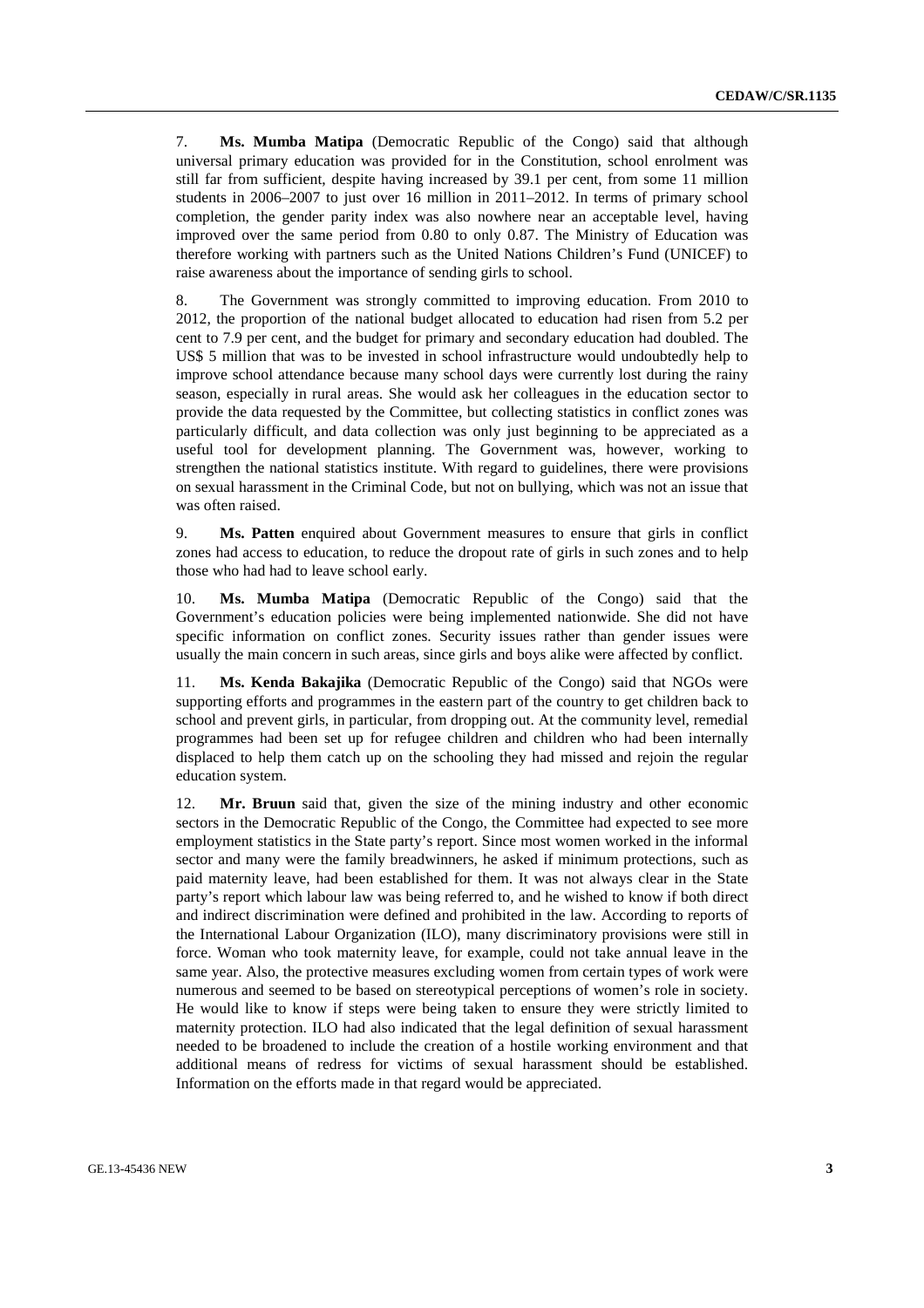13. **Ms. Bareiro-Bobadilla** said that, although the health situation for women continued to be extremely difficult, progress had apparently been made in some areas. According to the State party's report, for example, the maternal mortality rate had been more than halved between 2001 and 2007. She wished to know if that trend had continued and what policies had been responsible for the reduction. In its replies to the Committee's list of issues, the State party had listed many of the causes of maternal mortality, but more information on their actual impact would be appreciated, and the absolute prohibition of abortion should be factored in as well since it normally raised maternal mortality rates. Sexual violence had serious consequences for women's health. Mass rapes in the State party had resulted in unwanted pregnancies and the increased spread of sexually-transmitted diseases and even in the criminal prosecution of women because seeking an abortion was illegal. HIV/AIDS was now almost epidemic, and she would like to know whether women had access to antiretroviral drugs and the means of preventing HIV/AIDS.

14. **The Chairperson**, speaking as a Committee member, asked what mechanisms might be put in place to address the mental health issues affecting women who had experienced violence in the conflict zones, not only to address individual suffering, but also the collective trauma.

15. **Ms. Mumba Matipa** (Democratic Republic of the Congo) said that the labour law referred to in the State party's report was the 2002 Labour Code, which prohibited discrimination on the basis of gender or marital status and established the principle of equal pay for equal work. A recent amendment had been introduced to repeal the provision whereby women required their husband's permission to work. The Code now stated simply that women had the right to work. She agreed that the concept of sexual harassment might need to be redefined, and the Government would follow up on the issue. She was unaware of the provision preventing women from taking annual leave and maternity leave in the same year and would look into the matter. A bill ensuring that women could not be dismissed from their jobs because they were pregnant was currently before parliament. Abortion, just like capital punishment, was a controversial issue in the Democratic Republic of the Congo, which was a huge underpopulated country where children were seen as assets. She had no answer for the Committee on the subject.

16. **Mr. Mpinda Munuina** (Democratic Republic of the Congo) said that the Government had mainstreamed a gender perspective in all its health policies and programmes since the adoption of framework legislation on public health in 2001. The law sought to provide increased access to health services for women and girls and reduce maternal morbidity and mortality rates. Provision had also been made for mandatory HIV/AIDS screening of expectant mothers and treatment of HIV-positive pregnant women and their newborn babies. Since the introduction of the law, maternal and infant mortality and mother-to-child transmission of HIV/AIDS had decreased.

17. **Ms. Mumba Matipa** (Democratic Republic of the Congo) said that in the Democratic Republic of the Congo rape was often used as a weapon of war, including the deliberate transmission of HIV/AIDS to women, and the Government was doing everything that it could to put an end to the practice.

18. **The Chairperson** said that the Committee would provide as much support as possible to help the State party to address the issue.

19. **Ms. Patten** said that although the State party had taken steps to eliminate discriminatory laws, some provisions of the Labour Code not strictly limited to maternity protection continued to discriminate against women, such as the prohibition of women's employment in areas deemed to be "beyond their strength". She therefore asked whether a gender impact assessment of the law had been conducted. She also expressed regret that the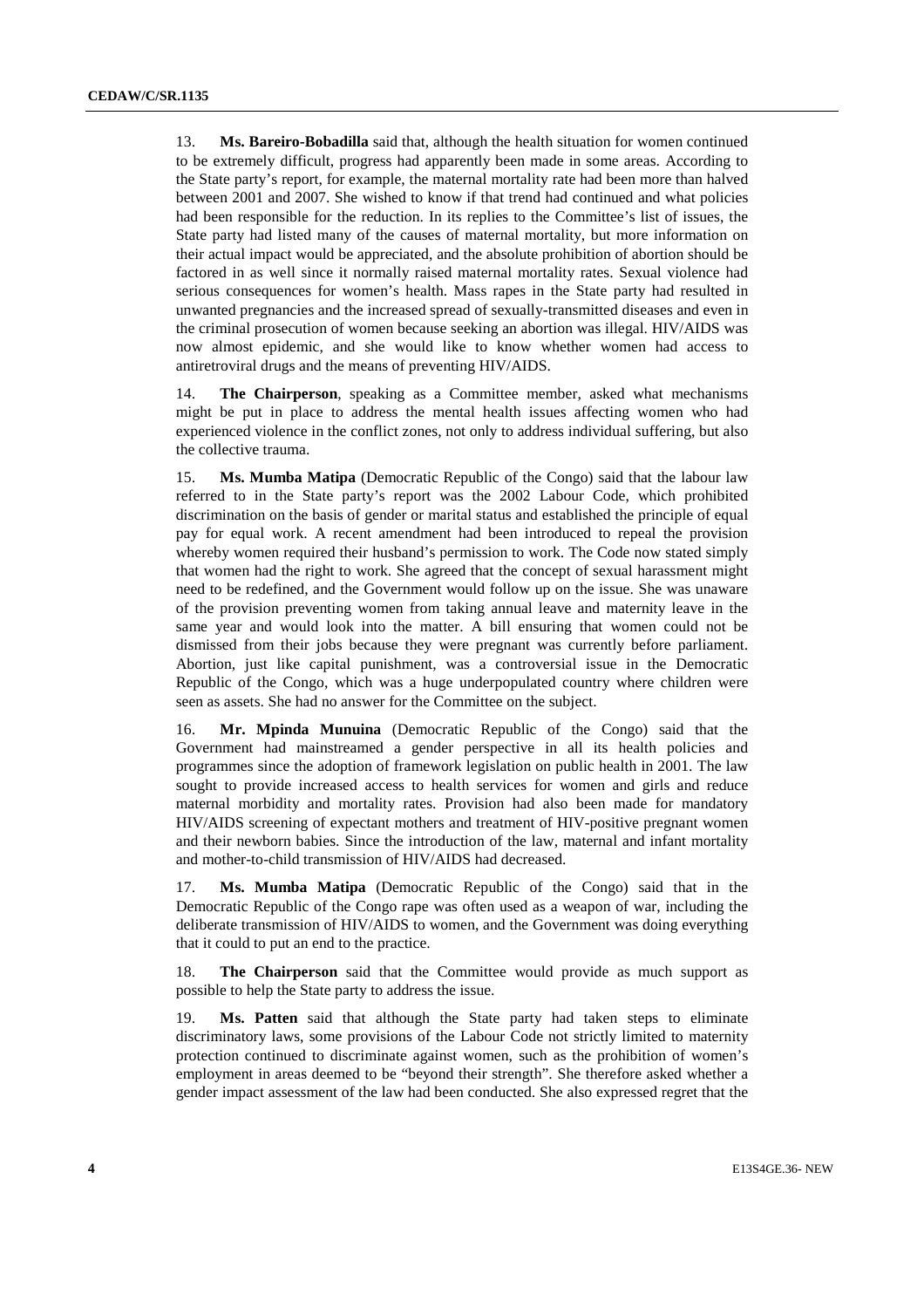State party had not provided any statistical data on the employment of women, especially in the informal sector.

20. **Ms. Bareiro-Bobadilla** asked the delegation to provide up-to-date data on maternal and infant mortality rates. While commending the State party's attempts to prevent motherto-child transmission of HIV/AIDS, she requested further information on the outcome of such measures and asked whether comprehensive sexual and reproductive health education and contraceptives had become more widely available and accessible. A large number of women in the State party also continued to suffer from vesico-vaginal fistula, often as a result of sexual violence, and the State party must take steps to address the matter.

21. **Ms. Mumba Matipa** (Democratic Republic of the Congo) said that the State party would submit statistical data on maternal and infant mortality rates to the Committee at the earliest opportunity. In order to prevent mother-to-child transmission of HIV/AIDS, the Government provided HIV-positive pregnant women with antiretroviral treatments virtually free of charge and had introduced an HIV/AIDS awareness-raising campaign. With regard to women's employment, she said that gender equality in the workplace was enshrined in the Constitution. The discriminatory articles contained in the Labour Code represented the Government's well-intentioned attempts at protecting women from hazardous or arduous working conditions. The State party was committed to abiding by its international commitments and would therefore make any necessary changes to its legislation to bring it into line with the Convention.

22. Modern mental health services were unfortunately not yet available for victims of sexual violence and, traditionally, families took on the role of providing victims with care and support. Women victims often faced discrimination and prejudice and the Government had taken steps to address the issue. It had requested technical assistance from various development partners in an effort to raise awareness of sexual violence and to combat stigmatization.

23. **Ms. Nwankwo** said that despite the fact that 70 per cent of women worked in the agricultural sector, women continued to face discrimination in terms of land ownership. She therefore wished to know whether the State party intended to repeal the legal provision requiring married women to seek their husband's authorization before acquiring land and whether the Government planned to eliminate customary practices which restricted women's land ownership rights. She also wished to know whether the State party had assessed and monitored the impact on rural women of the integrated rural development policy and of the national strategy on microfinance for 2008–2012. Turning to the issue of State confiscation of land belonging to women, including indigenous women, for public purposes, she wished to know whether the State party intended to provide the women concerned with appropriate compensation for the losses that they had incurred.

24. **Ms. Pomeranzi** asked whether the State party intended to capitalize on women's strengths and pivotal economic role in society in its development plans and whether it planned to implement new development strategies to bring about de facto equality for women. She also wished to know whether the State party had taken gender equality into account at the national and regional level when designing its emergency response programme.

25. **Ms. Gabr** said that the State party's strategies were currently fully dependent on foreign aid and asked how the Government would sustain its integrated rural development policy for women and national strategy on microfinance for 2008–2012 should the level of assistance decrease. She requested further information on the State party's plans for women's political representation and asked whether women could participate in decisionmaking roles at the local, regional and national levels. In order to adequately address social inequality and the feminization of poverty, the Government must collect more statistical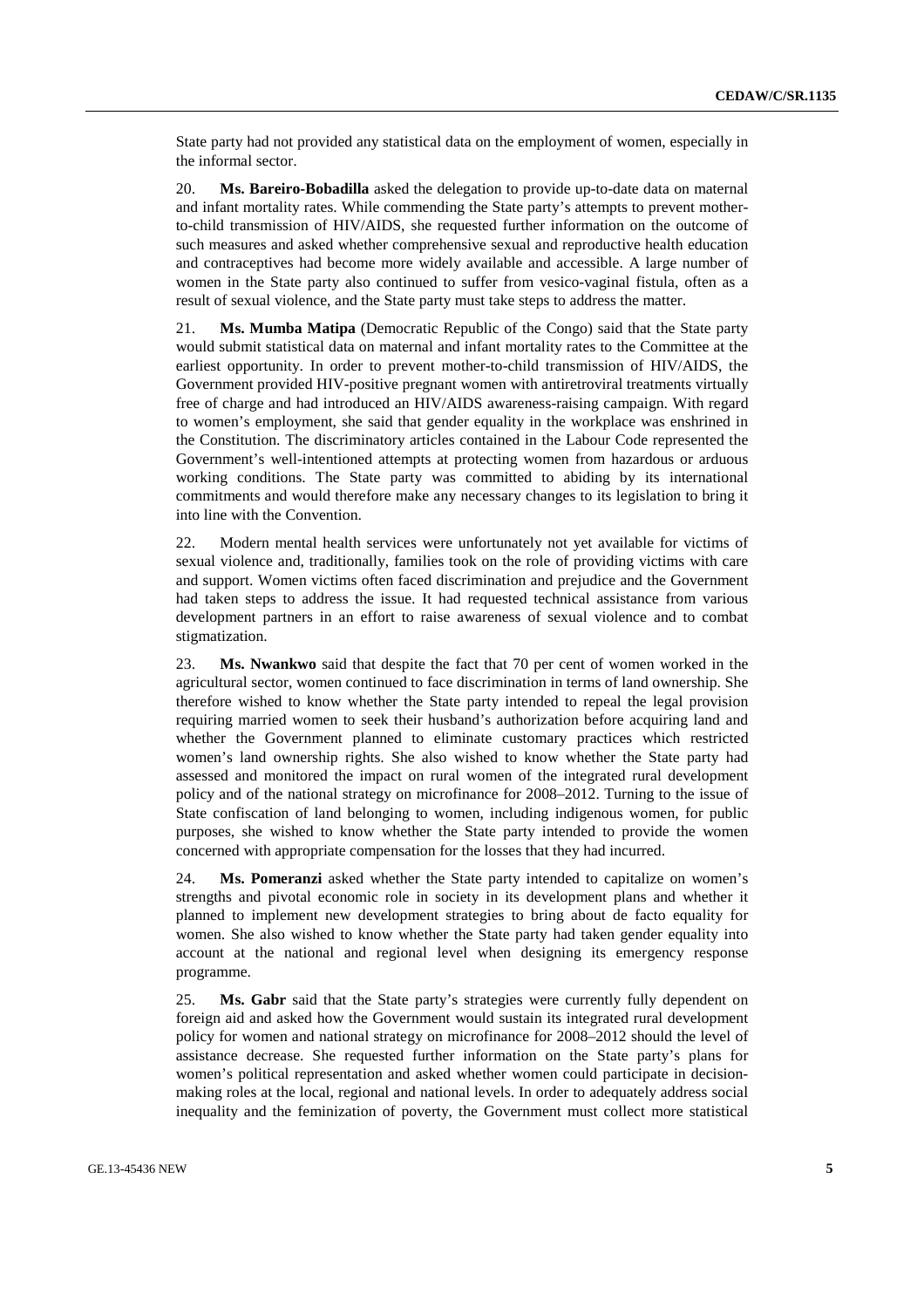data on all matters covered by the Convention. Such information would also enable the Committee to make a more accurate assessment of the current situation of women in the Democratic Republic of the Congo.

26. **Ms. Belmihoub-Zerdani** said that the State party could request additional technical assistance under the Beijing Declaration and Platform for Action to address gender issues if required.

27. **Ms. Mumba Matipa** (Democratic Republic of the Congo) said that the Government recognized the need for additional statistical data and was taking steps to improve its datacollection mechanisms. Many women's associations had been established in the country and several NGOs focused on women's rights.

28. The national legislation guaranteed equal inheritance rights for men and women. Women often did not exercise their right to land and inheritance, however, owing to pressure to follow customary practices. Therefore, although the law stipulated, for example, that a widow should inherit the family home, other male relatives often claimed the property instead. While the law took precedence over such outdated customary practices, they were entrenched in society and extensive information and awareness-raising campaigns were needed to bring about cultural and societal change.

29. The new Family Code under consideration took into account the need for a climate conducive to women's entrepreneurship. The provisions associated with women's obedience had been removed. Efforts were under way to amend the Code so that married women no longer required permission from their husband to apply for credits or start a business. Governmental microfinance programmes were being drawn up to increase women's access to loans, thereby empowering women. Men and women alike faced difficulties in obtaining loans and credits because of the post-conflict situation in the country, as lenders tended to be risk averse. The Government had made efforts to ensure compliance with the treaty of the Organization for the Harmonization of Business Law in Africa, in particular by providing equal opportunities and a stable business environment for women entrepreneurs, who worked mostly in the informal sector.

30. As agriculture formed the basis of the country's development, current Government policies were centred on boosting productivity in rural areas. Initiatives were also being launched to encourage men to share the workload, especially in rural areas, where much work remained to be done to challenge gender stereotypes. The Gender Parity Implementation Act, which was in the process of adoption, would benefit rural and urban women equally.

31. **Ms. Bakajika** (Democratic Republic of the Congo) said that various relevant ministries had tackled the issue of the feminization of poverty and empowerment of women by providing training to facilitate their incorporation into the formal economy. Administrative procedures for starting up businesses had been streamlined and incomegenerating activities such as the processing of foods and cosmetics from plants had been encouraged.

32. **Ms. Ameline** emphasized that State funds for start-up businesses could prove particularly useful.

#### *Articles 15 and 16*

33. **Ms. Haidar** asked how the Committee could assist the State party to accelerate the adoption of the Family Code, which had been under examination for over a decade and was pivotal to transforming the situation of women's rights in the country. Were further amendments and resistance from parliament expected before the Family Code could be adopted? What practical steps had been taken to generate culture change to prepare the